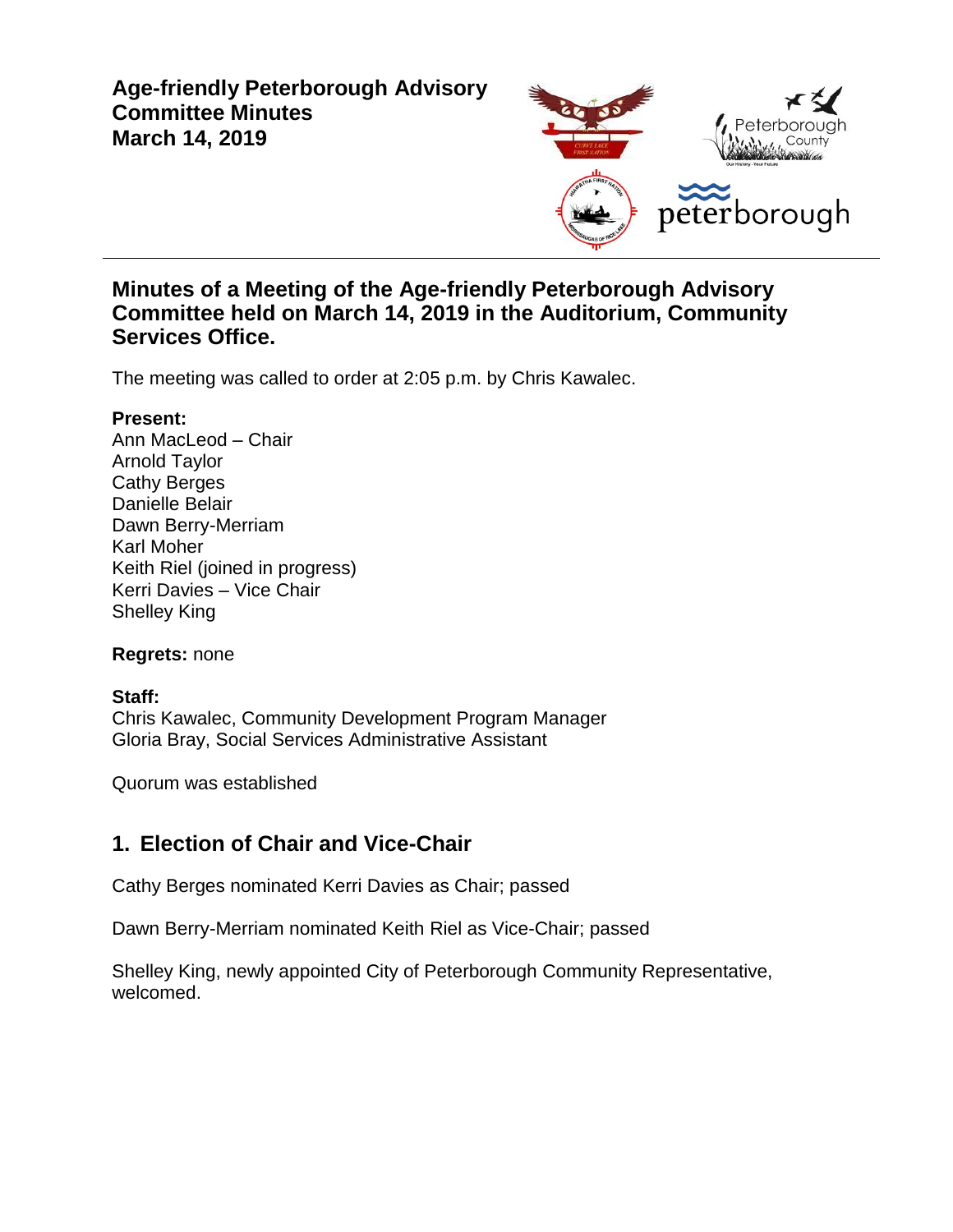### **2. Confirmation of Minutes**

Moved by Karl Moher

**That the minutes of the Age-friendly Peterborough Advisory Committee held on January 31, 2019 be approved with the following change.**

**Item 3 – referenced report date be corrected to read January 31, 2019.**

Passed

#### **3. Disclosure of Pecuniary Interest**

There were no disclosures of pecuniary interest.

## **4. Community Development Program Manager Report AFPAC19-002 Status Report from the Community Development Program Manager**

Moved by Danielle

**That the Age-friendly Peterborough Advisory Committee approves the recommendations outlined in Report AFPAC19-002 dated March 14, 2019 of the Community Development Program Manager.**

**a) That Report AFPAC19-002 be received for information.**

"CARRIED"

**Other Business**

#### **5. Next Meetings**

June 3, 2019, 2:00-4:00 p.m. at Social Services, 178 Charlotte St., large meeting space. September 16, 2019, 200-4:00 p.m. at Community Services, 210 Wolfe St., auditorium November 14, 2019, 200-4:00 p.m. at Community Services, 210 Wolfe St., auditorium